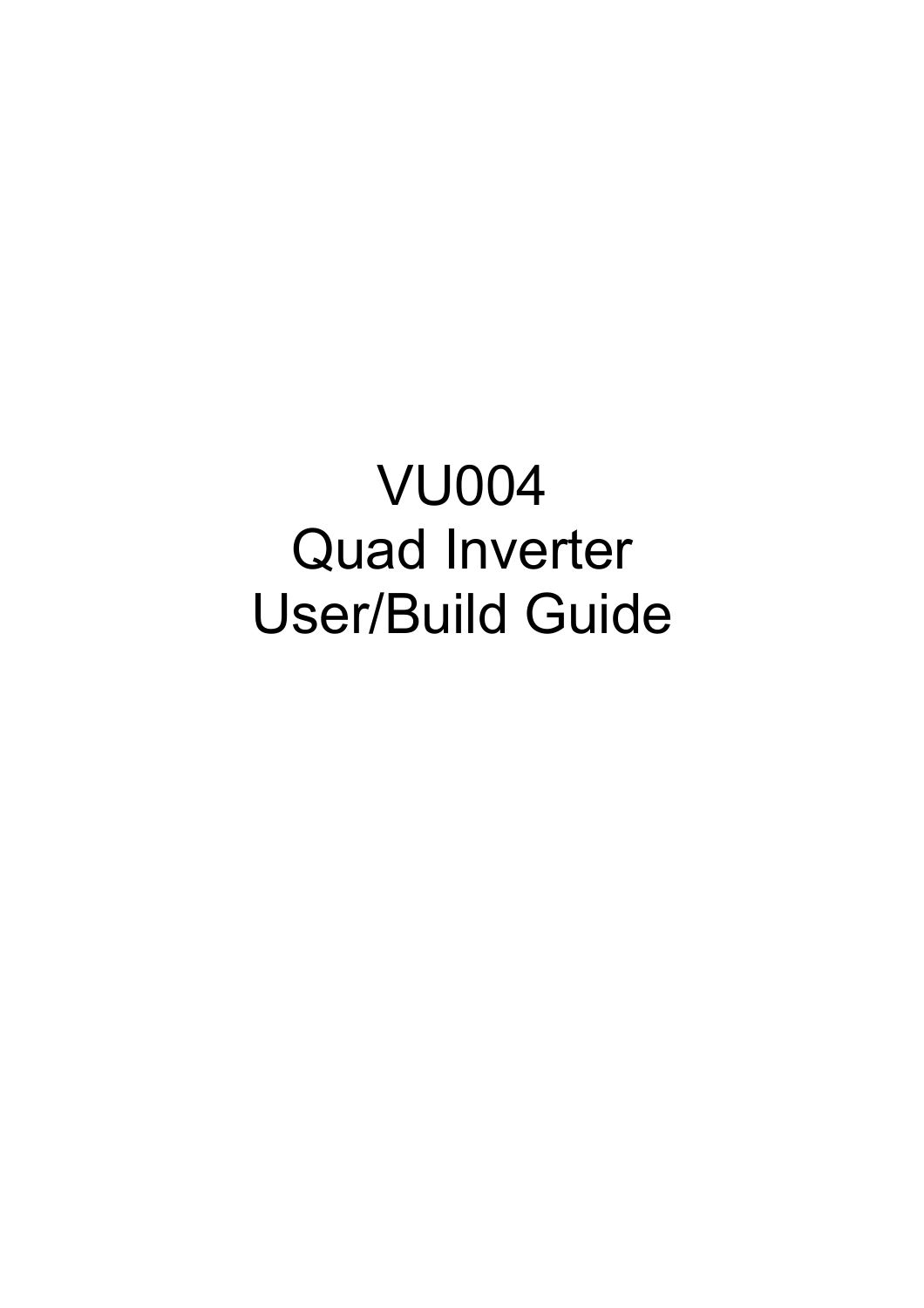

VU004 is a quad signal inverter, it will invert the signal at the input while keeping it between 0V and 1V. Since most CV inputs on LZX modules features attenuverters, it's more intented to be used to invert a signal just before the encoder for example, freeing a Cadet Processor if only inversion is needed.

Inputs: 0-1V, 100kohms Outputs: 0-1V, 499 ohms

- $-4HP$
- 17mA +12V
- 17mA -12V
- $-$  0mA +5V
- 40mm deep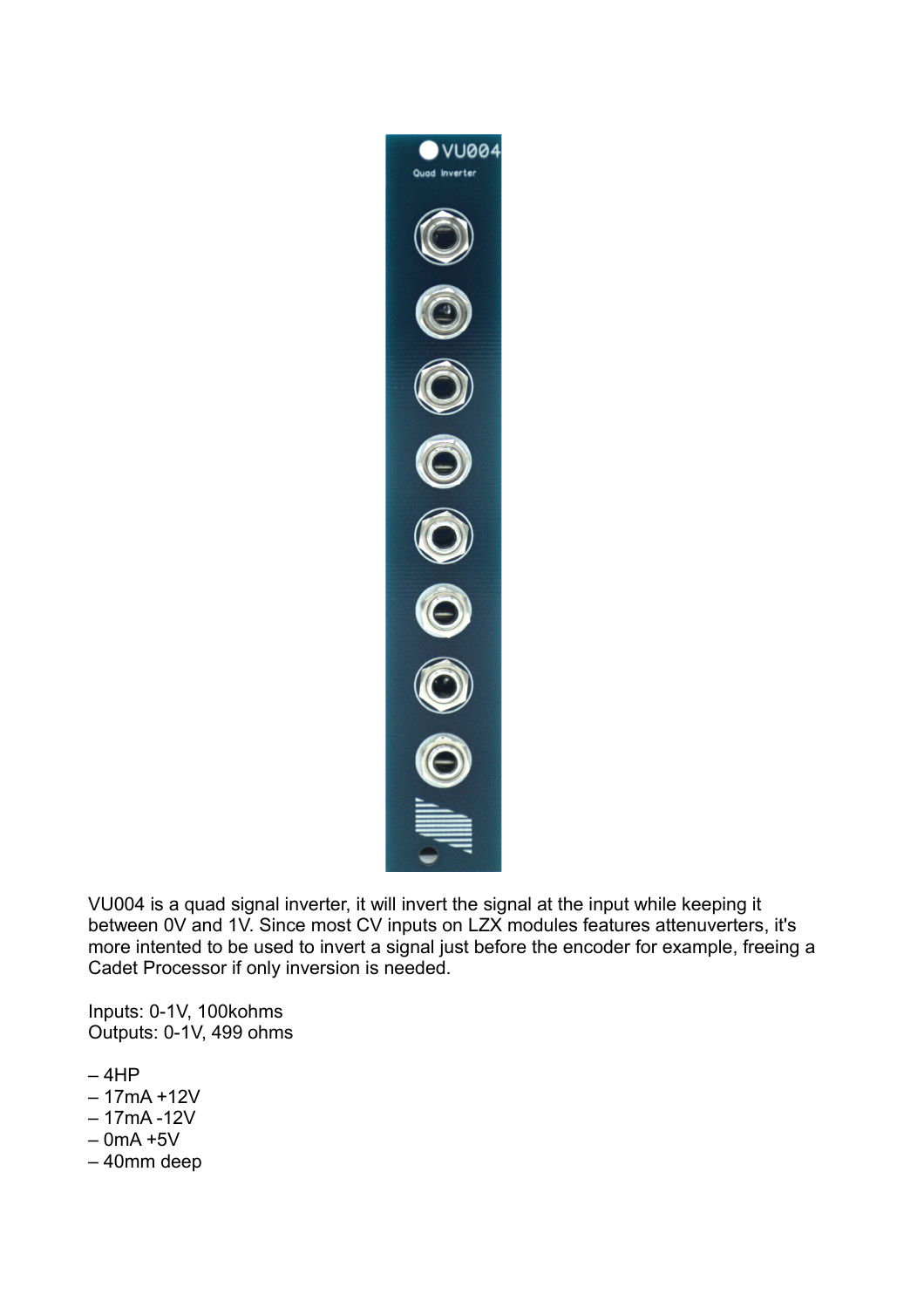#### **Resistors**



1k : R3, R4, R8, R9, R13, R14, R18, R19 4.99k : R21 10k : R23 24.9k : R22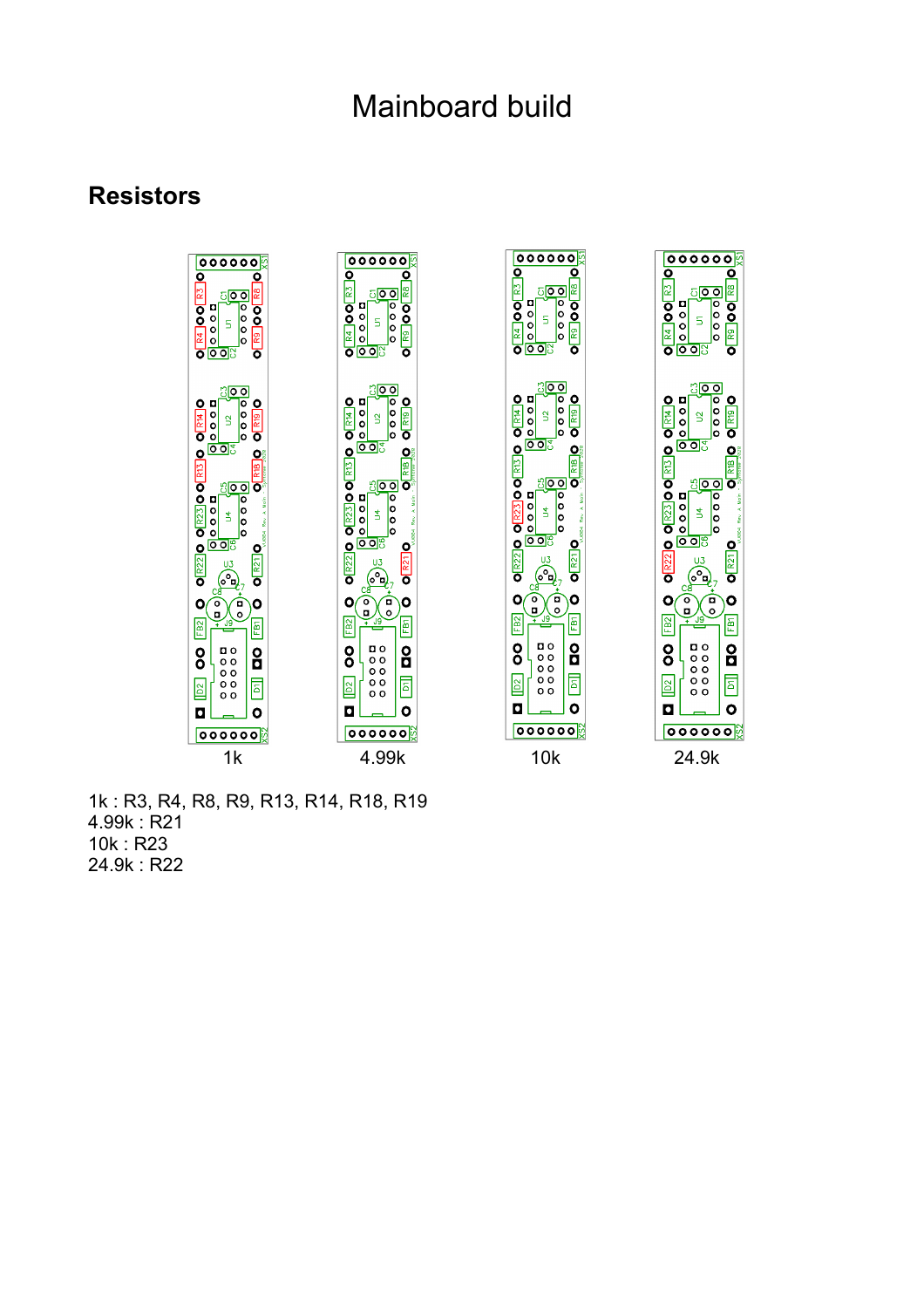### **Capacitors/Ferrites**



100nF : C1, C2, C3, C4, C5, C6 Ferrites : FB1, FB2 10uF : C7, C8

10uF capacitors are polarized, make sur to make the longer leg/positive side of the capacitor match the + marked/square pad on the board (note that C17 + sign is a bit merged with J7).

100nF capacitors and ferrites are not polarized, can fit either way.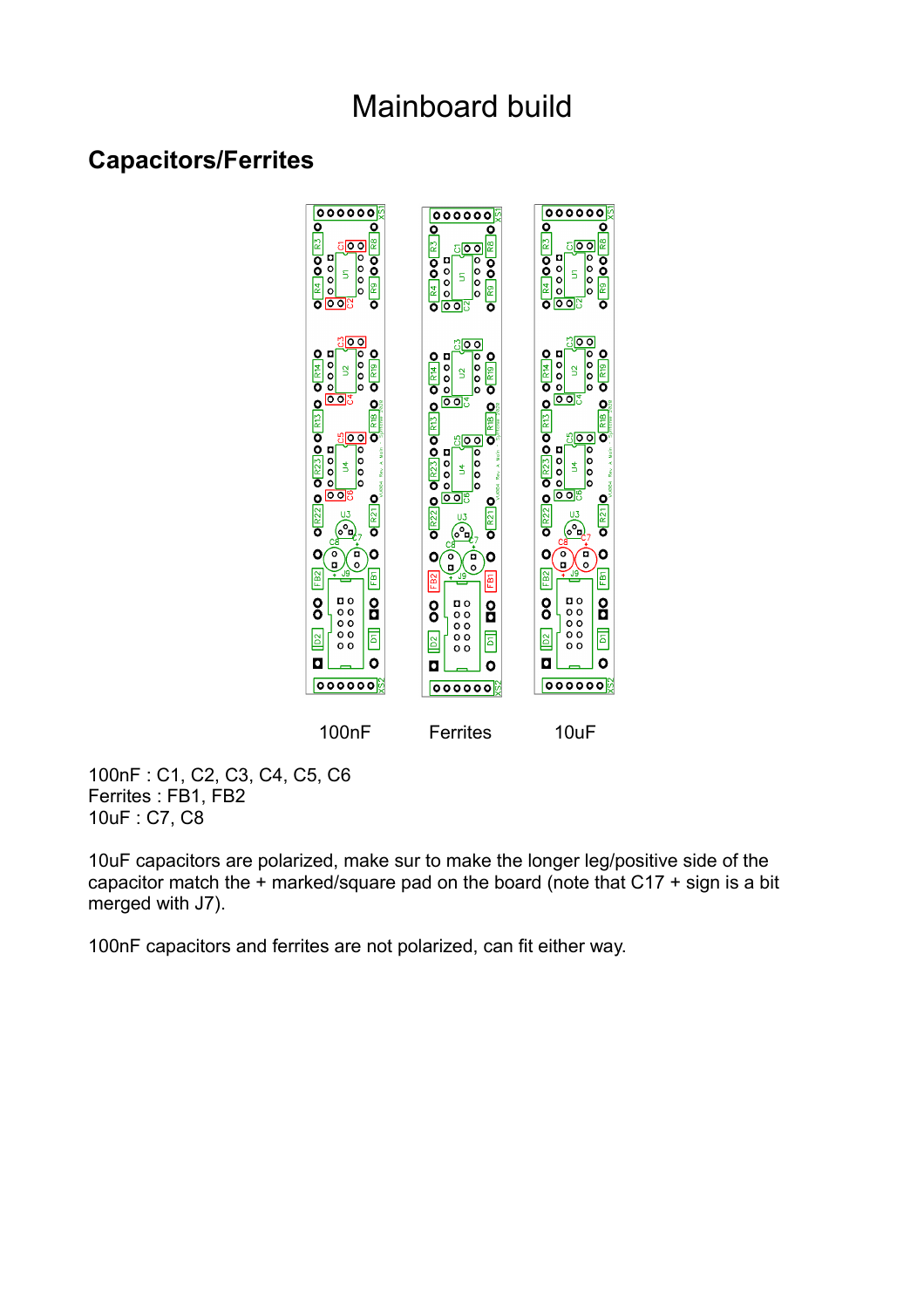### **Semiconductors**



1N4001 : D1, D2 LM6172 : U1, U2 TL431 : U3 TL072 : U4

Diodes are polarized, make sure that the ring on the diode matches with the line on the circuit board.

ICs are polarized, make sure that then notch on the chip matches the notch on the circuit board.

TL431 is polarized, make sure that the flat side of the component matches the straight line on the circuit board.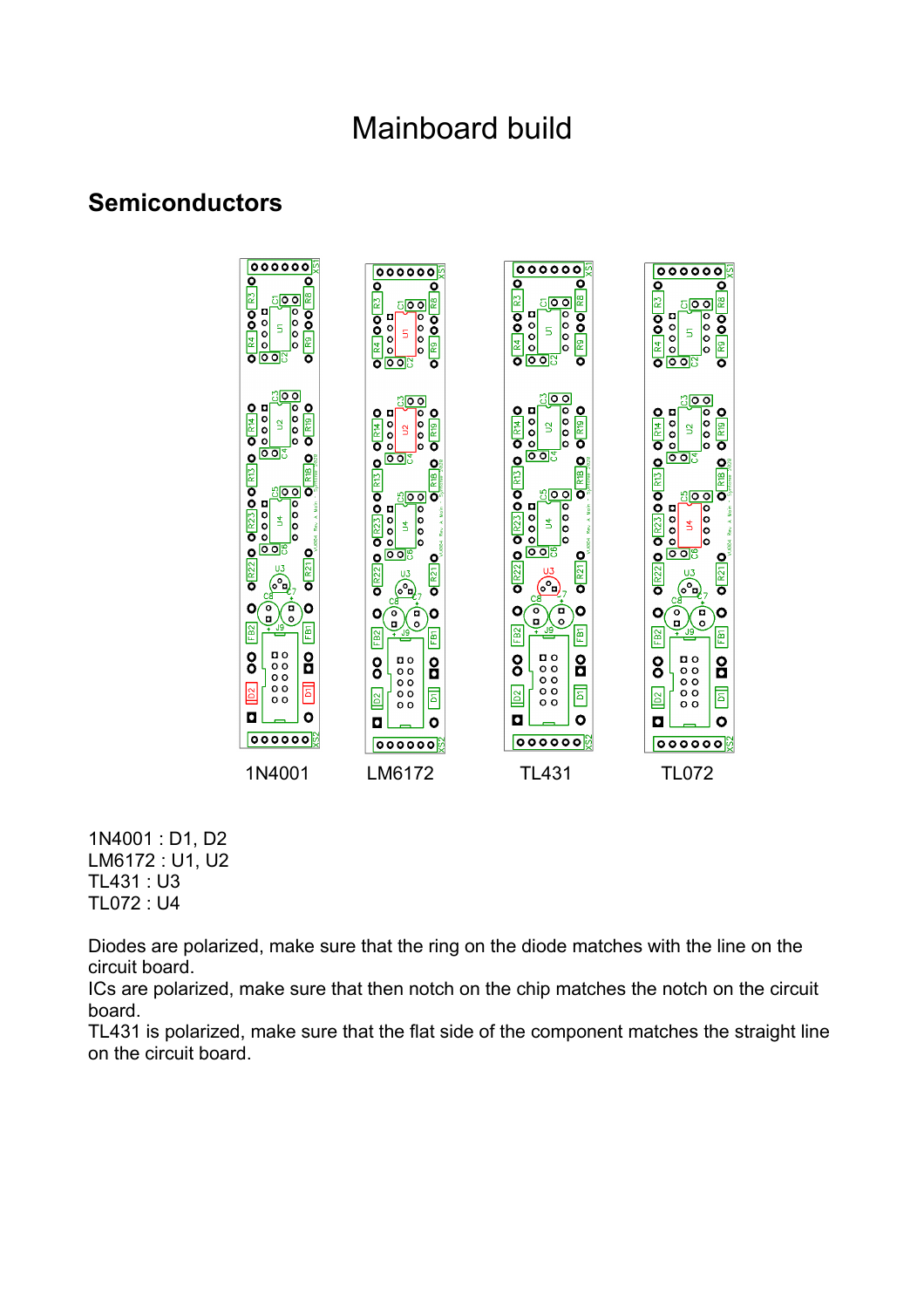#### **Connectors**





XS1, XS2 : 6pin male connector J9 : 10pin power header

XS1 and XS2 longer pins should be on the solder side of the board, and soldered from the component side.

Mind the orientation of J9, the notch on the connector should match with the footprint on the circuit board.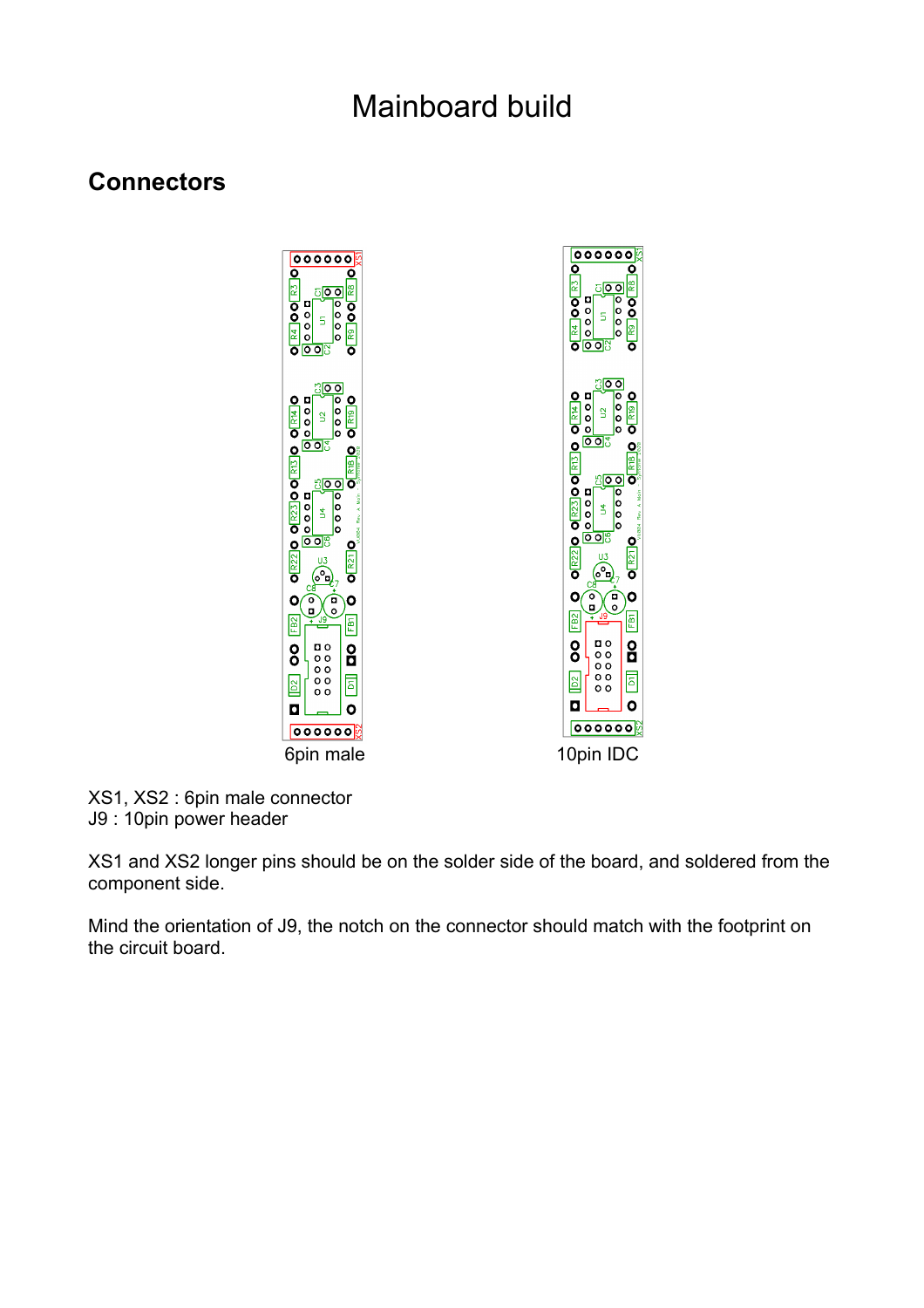

This is how the board should look once all the components are populated. Let's move on to the Control Board.